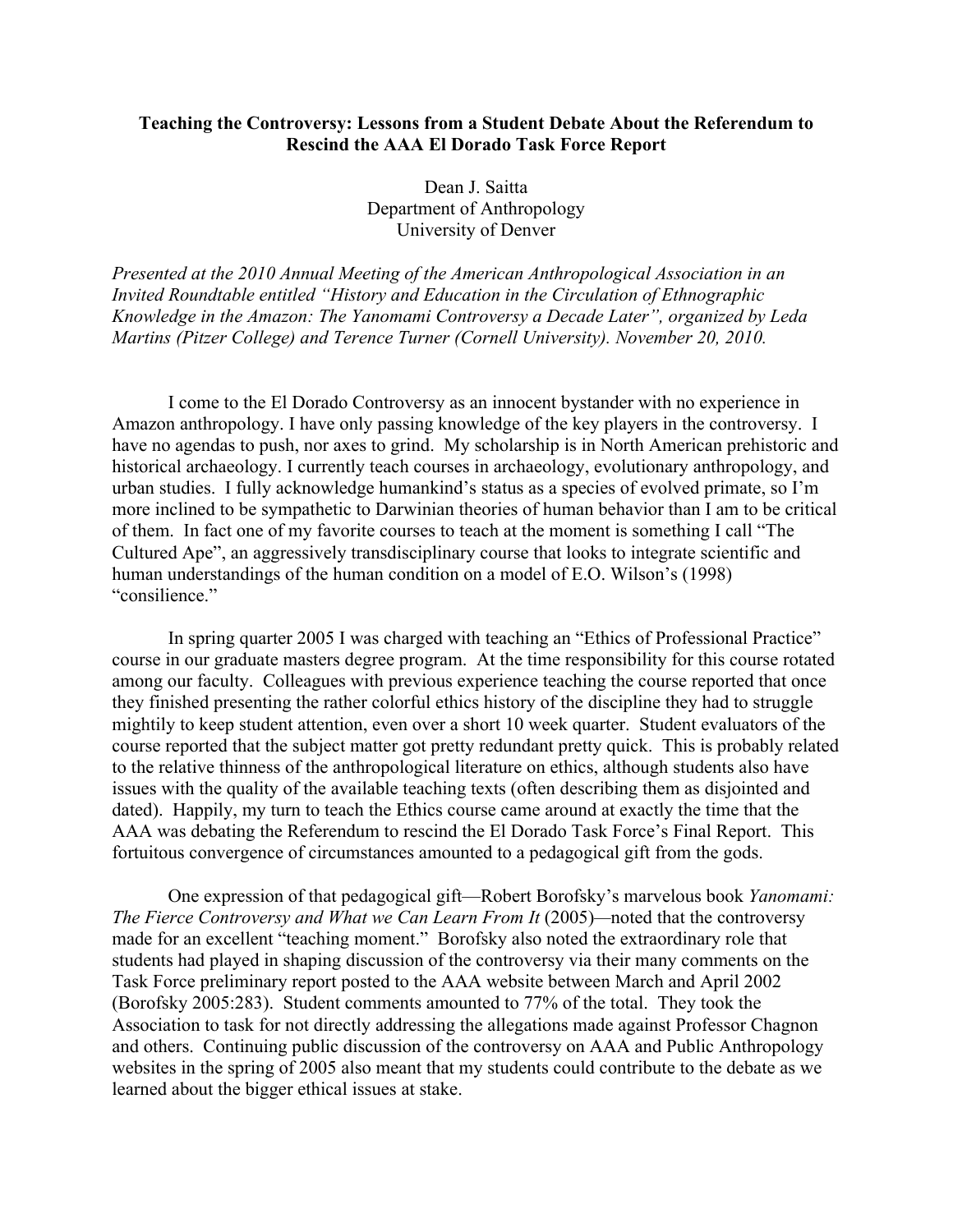The El Dorado debate formed the central case study of the course. Students organized themselves into three teams: 5 students argued on the "For Rescission" side, 5 on the "Against Rescission" side, and 7 sat on a panel of jurors. Background debate materials included the AAA Task Force Final Report, the Referendum to Rescind the Report, the AAA Code of Ethics, Patrick Tierney's *New Yorker* essay, *Current Anthropology* commentary on Tierney's book, the Gregor and Gross "Guilt by Association" article in *American Anthropologist*, the many Public Anthropology website commentaries, and other articles and reviews generated by the controversy. Douglas Hume's remarkable web archive was an enormous help in providing context and background material. Teams took responsibility to collect other material as they saw fit. One enterprising student reached Professor Chagnon by phone at his home in northern Michigan. Somewhat flustered because he wasn't really expecting to get through, all he remembered of that conversation was Professor Chagnon commenting that Rob Borofsky was a person whose framing of the controversy we could trust.

After hearing concise and well-researched arguments from both sides over the course of two weeks the student jury voted 5-2 in favor of the Referendum to rescind the Task Force Report. This 71% majority exactly predicted the results of the official AAA vote on the Referendum that was held two months later (846 members voting for the Referendum, 338 voting against). The central, overriding concern of the majority was for fairness and due process. The AAA was seen to be in violation of its own Code of Ethics, especially the principle prohibiting adjudication. The five person majority deemed it paramount that existing process be adhered to—whatever that process happened to be. It worried about the message that a failure to rescind would send to future anthropology students; namely, that rules don't matter and that ethical codes can be ignored or manipulated at will. If practicing anthropologists are to be judged by existing ethical standards governing professional behavior, then so should their professional Association.

The jury's minority dissent focused on the anthropologist's responsibility for the integrity and reputation of their discipline and—most importantly—the profession's moral obligation to the human community writ large. These commitments are embedded in the existing AAA Code of Ethics. To the extent that the Task Force report is informed by these commitments, the greater public good served by the report trumped the negatives associated with the (arguably) flawed process that generated it. The minority believed that the Association is not well-served by an ethical code that lacks provisions for ensuring individual accountability. It argued that if acceptance of the Report moves us closer to an ethics code with some "teeth", then so much the better for the profession's long-term health.

The jury majority expressed great sympathy for some aspects of the minority position, especially the belief that the ethical issues at stake in the controversy should not be allowed to fall through the cracks. Rather, they should be the focus of continued discussion and debate.

A vote of the entire class was taken at the close of debate proceedings. With 100% of students voting the results were 10 in favor of the Referendum, 6 against, and 1 abstention. Whatever their vote on the Referendum, none of the student debate participants were impressed with our discipline's history of engagement with questions of ethical practice. This negative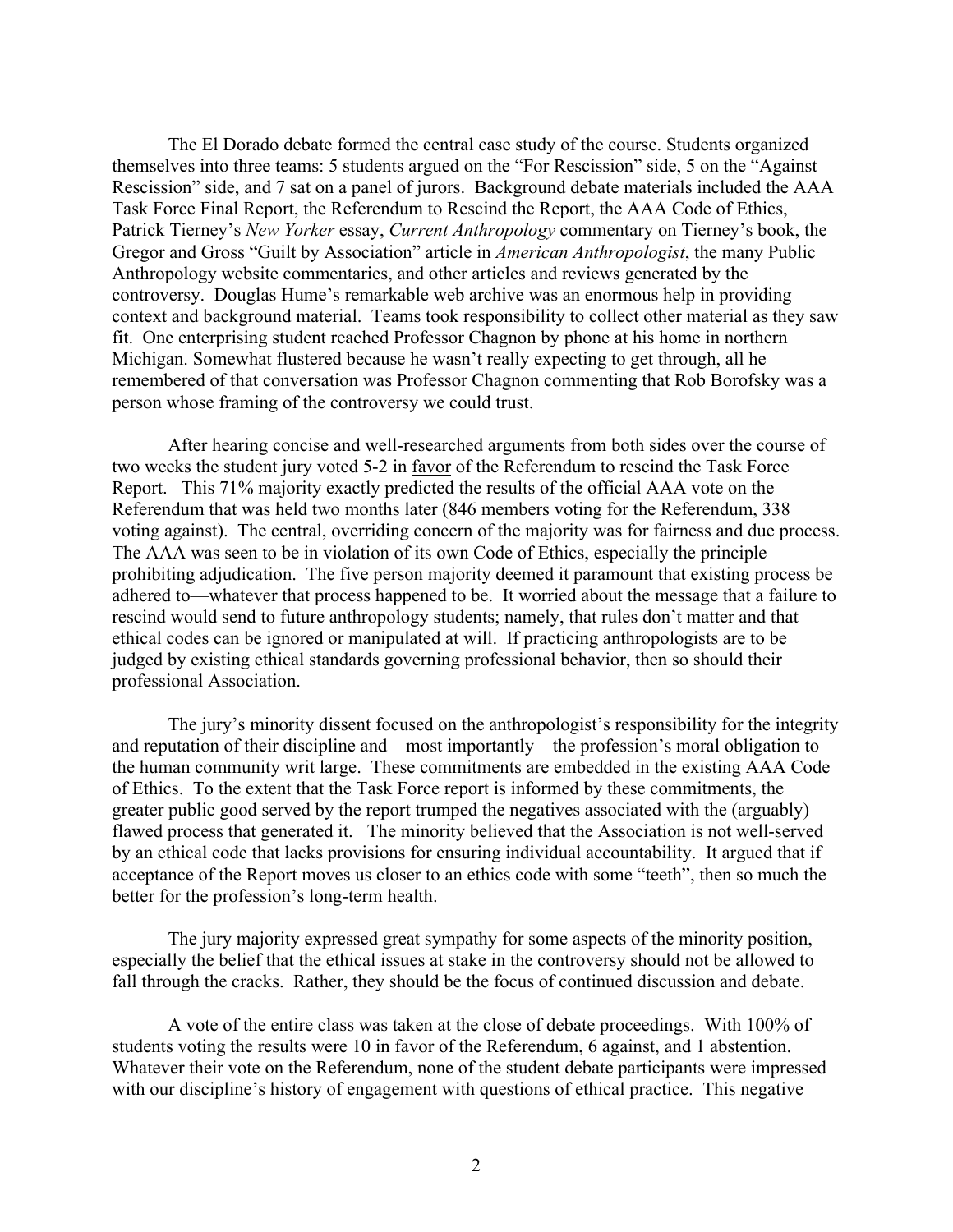impression was dramatically reinforced when only 1184 AAA members—barely 10% of the entire AAA membership—turned out to formally vote on the Referendum in June 2005.

Student opinion was subsequently written up and posted to AAA and Public Anthropology websites, where it got the attention of Les Sponsel and Terry Turner. Each of these colleagues emailed me with comments on our class debate, something for which I was very grateful because their input greatly enriched the student educational experience. For example, Terry abstracted his argument that AAA task forces can quite reasonably and effectively function as "truth commissions" rather than "para-judicial bodies", and in so doing not violate the legalistic terms of the AAA's stated policy against ethics adjudications. This argument really resonated with students, including some who had voted in favor of the Referendum. One of these students subsequently wrote to me that:

*"Turner's comments [are compelling]. If the task force didn't break "due process" then I see no reason why [the report] shouldn't stand. I don't buy the "culture of accusation" stuff; we have to be able to call unethical practices to account in some way. Why can't the task force report be a place to go in terms of how we scrutinize our ethical concerns in the discipline? Is this really an issue of Chagnon's "guilt" of breaking ethical codes and whether you personally believe he acted in the best interests of the Yanomami? Gregor and Gross certainly make it about Chagnon's "innocence"... Hopefully other universities will take notice of our in-class debate and perhaps provide some tools (i.e., relevant documents, suggested methods for proceeding, etc.) to do something similar in their own ethics classes. Potentially, students that act out the debate today will sit on a task force in the future."*

I was proud of the way my students engaged with the "fierce controversy." I completely understood the majority opinion that the Final Task Force Report should be rescinded. However, my own conscience directed me to vote against the Referendum and to post a separate opinion to the relevant websites. My vote was based, in large part, on the kind of pragmatist philosophical commitment that Rob Borofsky, in his *Yanomami* book, champions as "another way" to engage the profession's ethical dilemmas (Borofsky 2005:98). These commitments include judging truth-claims on the basis of their social effects in the world, enlarging the public conversation about compelling human problems, and recognizing the important role that novelists and journalists (even bad ones) can play in building human community and in expanding the scope of who counts as a member.

These arguments resonated with me because of the work I've done to actively promote a pragmatist practice for archaeology (Saitta 2003, 2008). But mostly my "against" vote was based on a deep concern about three trivializations evident in the many commentaries by referendum supporters that were published or posted in 2005. These included (1) **trivialization of anthropological ethics**, evident in arguments that any ethical breach less than genocide is equivalent to a "parking violation" (as well as in appeals to the biblical principle "let s/he who is without sin cast the first stone"); (2) **trivialization of anthropological representation**, evident in rather cynical suggestions that the Yanomami would have been demonized by politicians and the press regardless of the "fierce people" appellation, and that the alternative concept of "noble savage" has never saved tribal folk from exploitation anyway; and (3) **trivialization of advocacy**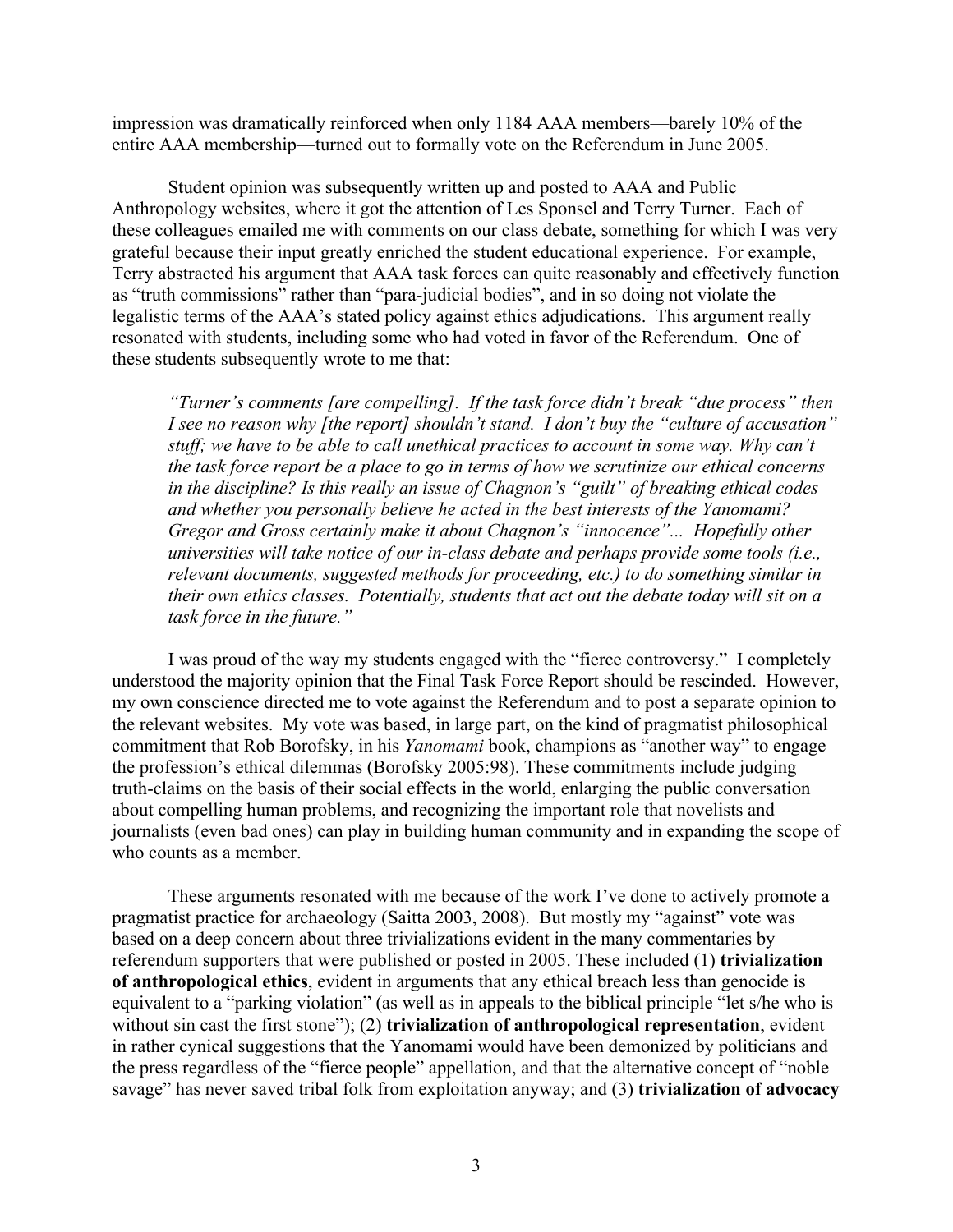**anthropology**, evident in claims that it suffers from a lack of "objectivity" and other legitimate intellectual content, and that Chagnon critics are motivated by some perverse combination of political correctness, postmodern self-loathing, biophobia, and personal envy of colleagues who've sold more books or achieved greater fame. These trivializations don't help a discipline always at risk of intellectual and cultural marginalization in those periods when there's nothing salacious to report about how our "tribe" functions. Echoing the DU student debate minority position, I believed that there was much more to be gained by rejecting the Referendum (and the epistemology that informed it) and moving forward. At the time it was not clear that meaningful follow-up on the important ethical issues at stake would happen if the Task Force report was rescinded, especially given the AAA's uneven history of progress on matters relating to professional conduct. It struck me as worth taking a chance that the report would move us into a different, and better, ethical space.

In 2010 it seems to still be an open question as to whether we're occupying that better ethical space. As Les Sponsel notes in his roundtable presentation, since 2000 there has been a significant increase in the number of published articles in anthropology dealing with some aspect of ethics. The AAA continues to debate suggested revisions of our Ethics Code, albeit perhaps not with the speed or comprehensiveness that some would like. On the other hand, removal of the now-rescinded Final Task Force Report from the AAA website, as noted by Turner and Sponsel in their contributions to this roundtable, is certainly troubling and does indeed raise the specter of censorship by our tribal leadership. Equally troubling is evidence that some of our academic clans have also been looking to censor rather than engage, especially around the fraught topic of biology's role in human affairs. When I was interviewing for administrative positions in early 2008 I encountered an entire anthropology faculty that was actively lobbying for the removal of a course in evolutionary psychology from their institution's undergraduate curriculum because its subject matter and central text were perceived to violate the apparently unquestionable anthropological truth that only culture, and not biology, shapes human behavior. Such efforts—exemplary of the ideological polarization that has characterized anthropological debate in recent years—are astonishing to me. What happened to the academic and democratic commitment to counter bad speech with *better* speech or, in this instance, bad courses with better courses? It seems to me that anthropology, as a discipline, should be traveling a higher road than this.

Since 2005 our faculty at DU have made some changes in the way that we teach anthropological ethics, although not in the direction favored by key commentators on the El Dorado controversy (Borofsky 2005:283-289). Believing that a separate course on ethics reinforces a divide between ethical and other forms of anthropological inquiry we've eliminated our Ethics of Professional Practice course in favor of weaving ethical education into *every* course in our curriculum. In 2005 student narrative evaluations were unanimous in identifying the El Dorado debate as the highlight of course, describing it as "educational", "exciting", "challenging", and nicely integrative of ethical theory and practice. In other regards the course evaluations were deeply contradictory. Students seemed to favor having a separate ethics course, but they also expressed extreme impatience with ethical theory and were much keener to tackle concrete, on-the-ground ethical dilemmas. It struck our faculty that, given the nature of our graduate program (a two year program distinguished by its focus on integrating the academic and applied dimensions of anthropology) and our students' educational goals (often narrowly career